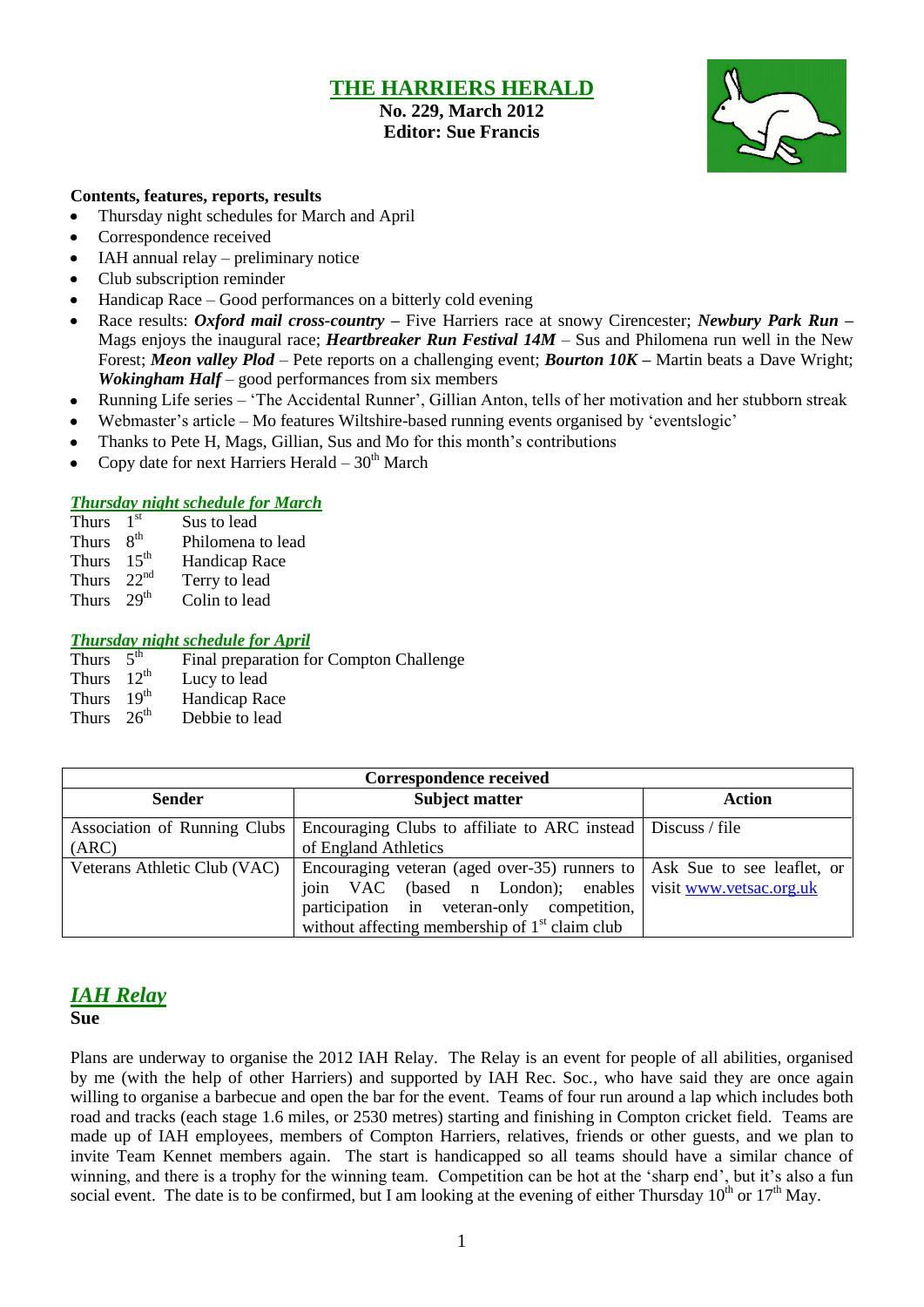# *Compton Harriers 2012 membership fees - reminder*

You should all by now have received Gillian's membership renewal reminder e-mail. Thanks to those who have renewed their membership for 2012, and to those who have let Gillian know that they do not intend to rejoin.

If you have not yet replied and you still wish to be a member of the Harriers, please can forward your completed forms and subscriptions to Gillian. If you do not intend to renew your membership at this time, please send Gillian an email to confirm this: [gilliananton@hotmail.com](mailto:gilliananton@hotmail.com)

The Club subscription is £3 plus the England Athletics fee of £5 (if you intend to compete) - total £8 payable to Compton Harriers. Non-IAH employees also need to join IAH Rec. Soc. (£24 payable to IAH Rec. Soc.).

## *Handicap Race*

**Sue**

February's Handicap Race was held on a dry and still evening. But it was so bitterly cold that we decided to do a mass start, rather than a handicapped start, so that the faster runners wouldn't have to hang around in the cold. This actually seemed to suit many people and there were some good performances. Jeremy was first to finish, with Martin in hot pursuit; both recorded very good times. But it was Mo who put in the best relative performance of the evening, running his fastest time since 2007, and knocking an incredible 1:15 off his predicted time. Therefore Mo scores top marks once again and extends his lead at this early stage of the 2012 championship. Well done Mo and Jeremy, and thanks to Jan for timing. The next race is scheduled for 15<sup>th</sup> March (Village Lap).

| <b>Finish</b><br><b>Position</b> | <b>Position on</b><br>handicap | <b>Name</b> | <b>Finish time</b><br><b>Start time</b> |       | <b>Actual time</b> | Handicap<br><b>Beaten?</b> |  |
|----------------------------------|--------------------------------|-------------|-----------------------------------------|-------|--------------------|----------------------------|--|
|                                  | ∍                              | Jeremy      | 0:00                                    | 11:16 | 11:16              | $-0:25$                    |  |
| 2                                | 4                              | Martin      | 0:00                                    | 11:35 | 11:35              | $-0:08$                    |  |
| 3                                | 6                              | Sue         | 0:00                                    | 12:11 | 12:11              | $+0:05$                    |  |
| 4                                | 3                              | Pete H      | 0:00                                    | 13:08 | 13:08              | $-0:10$                    |  |
| 5                                |                                | Colin       | 0:00                                    | 13:44 | 13:44              | 0:00                       |  |
| 6                                | 9                              | Richard     | 0:00                                    | 13:56 | 13:56              | $+0:50$                    |  |
| ⇁                                | 8                              | Philomena   | 0:00                                    | 14:48 | 14:48              | $+0:33$                    |  |
| 8                                |                                | Debbie      | 0:00                                    | 15:36 | 15:36              | $+0:28$                    |  |
| Q                                |                                | Mo          | 0:00                                    | 18:32 | 18:32              | $-1:15$                    |  |

| Pos.           | <b>Name</b> | Race points    |                          |                          |                          |                          |                          |      |                          |                          |                         |
|----------------|-------------|----------------|--------------------------|--------------------------|--------------------------|--------------------------|--------------------------|------|--------------------------|--------------------------|-------------------------|
|                |             | Race           | Race                     | Race                     | Race                     | Race                     | Race                     | Race | Race                     | Race                     | <b>Total of</b>         |
|                |             | 1              | $\boldsymbol{2}$         | 3                        | 4                        | 5                        | 6                        | 7    | 8                        | 9                        | best 5                  |
| $\mathbf{1}$   | Mo          | 12             | 12                       | $\overline{\phantom{a}}$ | $\overline{\phantom{a}}$ | $\overline{\phantom{a}}$ | $\overline{\phantom{0}}$ |      | $\overline{\phantom{a}}$ | $\overline{\phantom{a}}$ | 24                      |
| $\overline{2}$ | Colin       | 8              | 7                        | $\overline{\phantom{0}}$ | ۰                        | -                        |                          |      |                          |                          | 15                      |
| 3              | Debbie      | 9              | 5                        | $\overline{\phantom{0}}$ | ۰                        | -                        |                          |      |                          | ۰                        | 14                      |
| $4=$           | Martin      | 5              | 8                        | -                        | $\overline{\phantom{0}}$ | -                        | -                        |      | -                        | $\overline{\phantom{a}}$ | 13                      |
| $4=$           | Sue         | 7              | 6                        | -                        | ۰                        | -                        | -                        |      |                          | ٠                        | 13                      |
| 6              | Jeremy      | $\mathbf{1}$   | 10                       | $\overline{\phantom{a}}$ | $\overline{\phantom{0}}$ | ۳                        | -                        |      |                          | $\overline{\phantom{a}}$ | 11                      |
| 7              | Dick        | 10             | $\overline{\phantom{a}}$ | -                        | -                        | -                        | -                        |      | $\overline{\phantom{0}}$ | $\overline{\phantom{a}}$ | 10                      |
| 8              | Pete H      | $\blacksquare$ | 9                        | $\overline{\phantom{0}}$ | -                        | -                        |                          |      |                          | ۰                        | $\boldsymbol{9}$        |
| 9              | Pete O      | 6              | $\overline{\phantom{a}}$ | $\overline{\phantom{0}}$ |                          |                          |                          |      |                          | ۰                        | 6                       |
| $10=$          | Philomena   | $\blacksquare$ | $\overline{4}$           | $\overline{\phantom{0}}$ | ۰                        | -                        |                          |      |                          | ۰                        | 4                       |
| $10=$          | Lucy        | $\overline{4}$ | $\overline{\phantom{0}}$ |                          | -                        | -                        | -                        |      |                          | ۰                        | $\boldsymbol{4}$        |
| $12=$          | Gillian     | 3              | $\overline{\phantom{a}}$ | -                        | $\overline{\phantom{0}}$ | ۰                        |                          |      |                          | $\overline{\phantom{a}}$ | 3                       |
| $12=$          | Richard     | $\blacksquare$ | 3                        | $\overline{\phantom{0}}$ | ۰                        |                          |                          |      |                          | $\overline{\phantom{a}}$ | $\overline{\mathbf{3}}$ |
| 14             | Rich        |                | $\overline{\phantom{0}}$ |                          |                          |                          |                          |      |                          |                          |                         |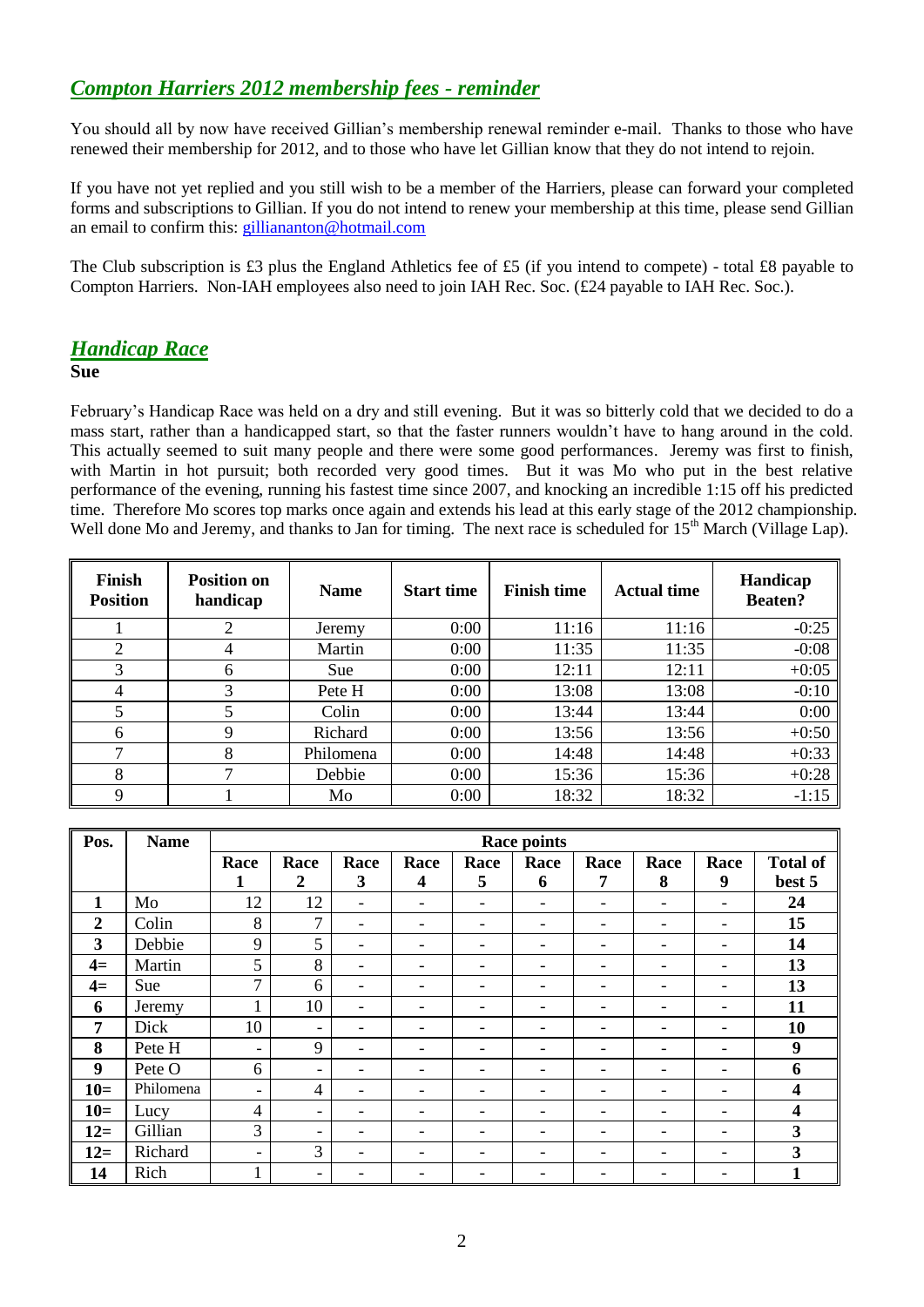# *Race Reports & Results*

## *Oxford Mail x-country, Cirencester Park, 5 th February* **Sue**

On a day when the winter weather led to many road races being cancelled, the Oxford Mail x-country went ahead at a snow-covered Cirencester Park. The challenging course was made even tougher as the sun was melting the snow on top of hard rutted ground, so it was difficult to get traction.

The 6K ladies race was won by Elysia Ridley (Witney, 24:43). The 'Team Kennet' ladies team was composed entirely of Compton Harriers this time. I finished  $15<sup>th</sup>$  (28:30), Debbie was  $54<sup>th</sup>$  (34:01), Mags was  $85<sup>th</sup>$  (42:44), followed by Gillian (90<sup>th</sup>, 47:48). The team was  $7<sup>th</sup>$  on the day.

The 10K men's race was won by local man David Bell (Cirencester, 31:51). There were only three team Kennet men on this occasion, so they did not complete a team. Colin was  $141<sup>st</sup>$  in 46:45.

# *Newbury Park Run, 11th February*

**Mags**

The first Newbury Park Run was held on 11<sup>th</sup> February at Greenham Common. The day was -8°C with clear blue skies and the common was snowy. It didn't deter the runners: over 300 turned up! A record for a first day Park Run apparently.

I did my usual trick (got lost), so arrived late, found all the car parks full and ended up parking a good walk away with the result that I was about 15 minutes late for the start! They let me run though, and this is when I discovered the way was very well marked (I *didn't* get lost!) with coloured markers on the ground. I even managed to catch up some of the slower runner/walkers.

There were runners of all abilities and ages there and it was well organised. There is even a coffee shop open should you want a chat and drink after the run. Most seemed to enjoy it, I know I did and will be going again. It is on every week.

Just remember to register first if you haven't done a Park Run before:<http://www.parkrun.org.uk/newbury/home> I have no idea about my running time as my watch ran out of battery halfway round! I can only hope though that my next run is a good improvement, as long as I can get to the start on time!

## *The Heartbreaker Run Festival, 26th February* **Sus**

You simply cannot go wrong by entering a race which takes place in The New Forest. Even if everything else goes wrong you have still got the scenery to make up for it. But the organization was spot on and the weather was lovely. The testing off-road route started and finished at the Sandy Ball Holiday Centre. There were three choices of run courses: 10k, 14 miles and Marathon. Phil and I both did the 14 miles. At the finish I was waiting for Phil to come in. One of the advantages with entering races with Phil is that you can always ask a marshal if they have seen her: I could not do that with anyone else in the club! But when I did ask the marshal if she had seen a 'black lady', she kept correcting me saying I meant a 'coloured lady'. To make sure that I did not say anything wrong I thought I'd better hear it straight from the horse's mouth, and Phil also thinks it should be 'black' – so there you have it. Anyway, afterwards there was the most tasty hot (not warm, Tom) tomato soup I can ever remember having. Afterwards Phil and I had a shower but, had we known we had free access to a jacuzzi and spa, I would probably still be sitting there.

The result was quite something as the  $1<sup>st</sup>$  lady Holly Rush (1:29:46, Team Bath AC) was only a second from the 1<sup>st</sup> man Mark Lander (1:29:45, Full-On-Tri). I managed to finish as 2<sup>nd</sup> lady in 1:41:00 and Phil finished in 2:02:21 as  $5<sup>th</sup>$  in her age group.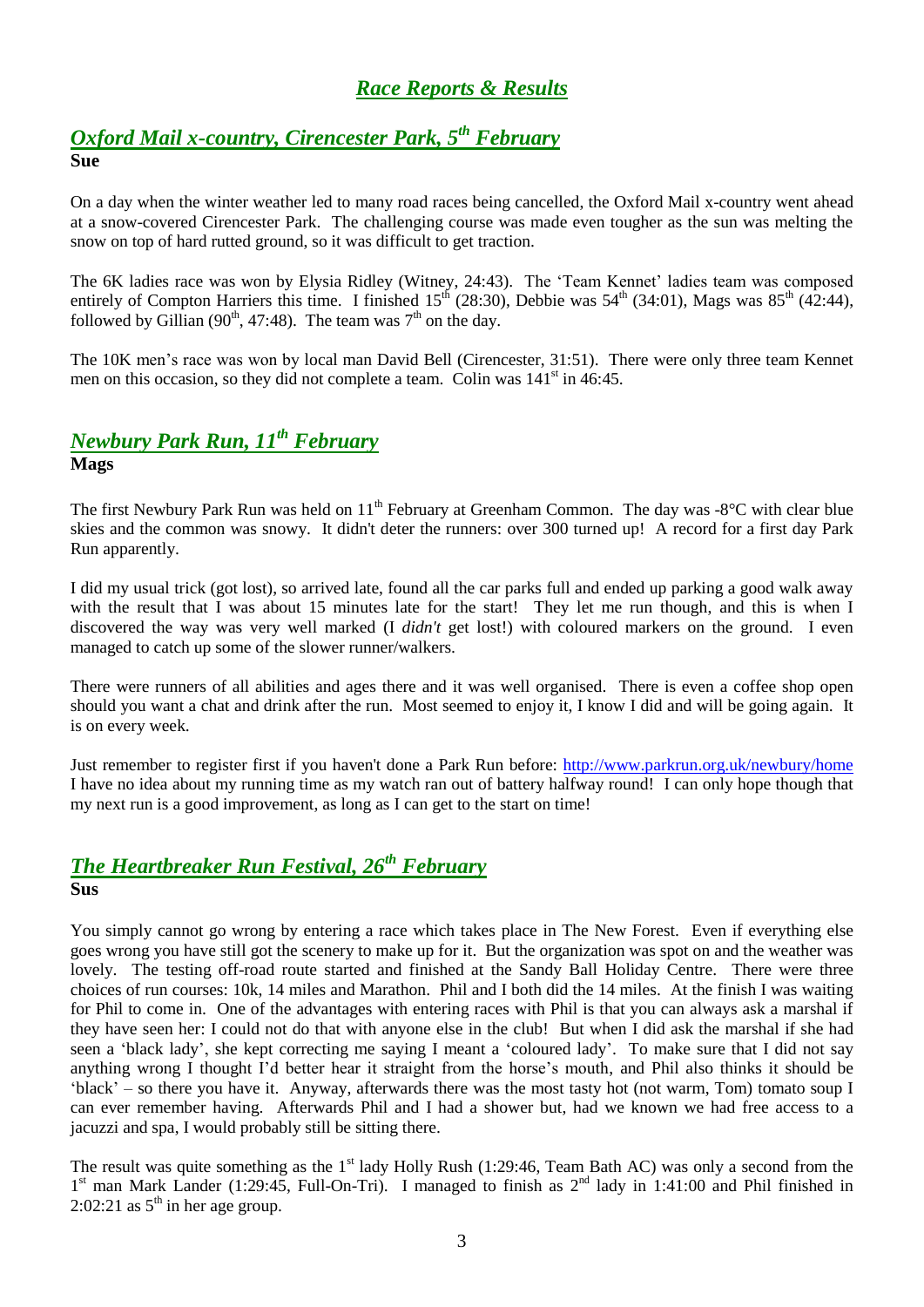## *Meon Valley Plod, 12th February* **Pete H**

This race ticks all the right boxes – great scenery, fantastic views, more steep ascents and descents than you can dream of, and a superb atmosphere. Underfoot the race had a bit of everything – snow, sheet ice, frozen ground, mud, water and lots more besides.

The course was slightly altered from last year but was just as tough if not more so. The principle change being that the race started in Clanfield village which allowed for parking on tarmac rather than a muddy field, which last year was difficult to egress without a 4x4. Having started a 17-mile training run at minus 8° the previous weekend it was a little disappointing that the car temperature gauge hit zero in deepest Hampshire prior to the start. And there could have been more snow to add interest.

Most of the race was off-road with the bridle-path sections proving particularly tricky to negotiate. Those with south facing slopes were very muddy after being churned up by horses whilst those on north facing slopes were frozen solid, the uneven terrain meant twisted ankles were a real possibility. If that wasn't enough many of the paths doubled up as streams created by melt water. Just to make matters even more difficult there was one particularly steep ascent which was only possible by pulling oneself along a wire fence for some 150 metres as the path was both slippery and deeply rutted – note the guy in orange in the background hanging onto the fence.





The refreshment stops, literally stops, were very sociable places with a choice of Christmas cake, Mars bars, brownies, bananas, Jelly Babies and, in one case, hot tea and coffee. And of course there was time for a brief chat.

The mile markers were somewhat approximate with the finish at 21 miles seeming to come very soon after the 18 mile point; maybe I was too engrossed in conversation to notice the final few miles. My time of 3:35:33 was 13 minutes better than last year. Although the course was slightly different, I put the improvement in part to wearing the correct footwear; in 2010 expecting firm chalk soil I wore road shoes. My time was good enough for  $103<sup>rd</sup>$ place out of 255 finishers but paled into insignificance compared with the winner's 2:25:49.

At the finish there was a t-shirt, medal, more food and a day later the option to claim free digital photos of oneself.

## *Bourton-on-the-water 10k, 26th February*

Martin enjoyed racing the Bourton 10K and put in a good performance to finish in 38:13 (74<sup>th</sup>). I noticed in the results that Martin finished immediately in front of a Cirencester runner called Dave Wright (for those who don't know, Martin has a 'history' of close races with people called Dave Wright). The race was won by Jake Shelly (Shaftesbury) in 31:47, while first lady was Alyson Dixon (Chester Le Street) in 33:34. There were 497 finishers.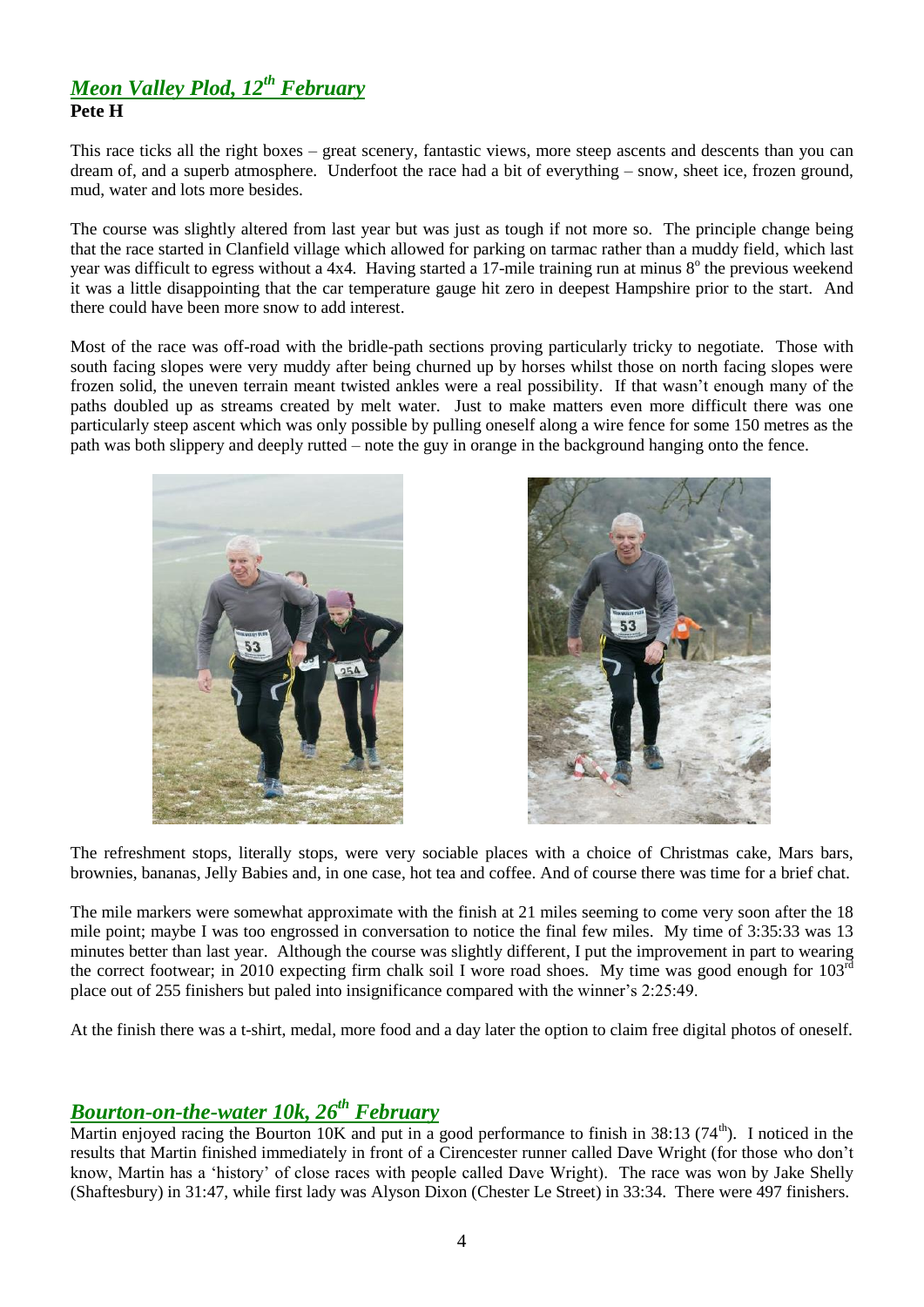# *Wokingham Half, 19th February*

Six Harriers raced well at Wokingham. Ryan, 1:24:21 was  $147<sup>th</sup>$ ; Sus, 1:26:05 was  $196<sup>th</sup>$ ; Lee, 1:28:39 was 254<sup>th</sup>; Pete H, 1:36:08 was  $496^{th}$ ; Lucy, 1:38:12 was  $603^{rd}$  and Philomena, 1:40:35 was  $693^{rd}$ . The race was won by Phil Wicks (Belgrave, 1:03:14), while  $1<sup>st</sup>$  lady was Liz Yelling (Bedford AC, 1:12:58). There were 2192 finishers.

### *Running Life Series no. 10* **Gillian Anton, The Accidental Runner**

Five years ago, a friend of mine asked me to run a 5km Race for Life with her. Neither of us really trained that hard, or even really enjoyed it, but we did it and raised about £500 for charity.

We had a bit of a break for a couple of years, while my friend had IVF, and delivered a beautiful daughter. During those two years, running was not something that captivated me enough to do on my own, so kinda slipped by the wayside.

After her little girl was born, Jenn was then ready for a new challenge. When she suggested we run 10km for the same charity, I laughed; I had struggled with 5km as I was so overweight - but we decided to have a go. We trained a couple of times a week, and signed up for the race, which was in late July. Then my friend's Achilles tendon threw a spanner in the works. She had to stop but, by then, I had made my decision and there was no turning back.

I was considerably overweight, although relatively fit due to my gym sessions with my Personal Trainer Sara. She had retoned my body, so I had plenty of muscle, I just needed to shift the weight. After a few weeks training, it was obvious that I needed to be serious about this, and started counting every calorie. The weight came off slowly and I managed to run more and more of the distance.

About 2 months before my first serious run, I ran on the Ridgeway for the first time with my friend Rick. I could not keep up, and he had to keep stopping, but he showed me the beautiful area that I lived in. I was hooked. The running round the village was so boring, it just helped me cover the miles, but off-road running was where my heart was.

From then, I ran off-road for most of my training runs, exploring the tracks round the village. In the middle of June I saw the Compton Canter sign, which was three weeks before my 10km, and I decided to have a go. I entered, came last, but finished, and that was all that mattered to me.

I also met you all that day, and my life was changed. I decided to join the club and start doing this properly. I joined on the same day as Alison, and we hit it off so well. Both having been down the same journey to where we were, and achieving many similar goals. We trained together and pushed each other on. I do miss her, but know she is doing really well, dealing with her disability.

As many of you may have noticed, I have a stubborn streak which comes to the fore when I run. I won't give in, I just keep going. I also never thought of myself as particularly competitive and, although it is hard to actually find anyone slower than me, I do occasionally, and then have to beat them. That is about it, I started with the club and have run lots of races since then, the most memorable have been the following so far: Compton Canter, Reading Half Marathon, Compton Challenge, Ridgeway 40, and Abingdon Marathon.

I am nearly always last on our training runs, and I don't know how you all put up with my terrible speed, but I love being a member, and just getting out and about with you all.

I set myself goals for each year (and have some mad ones for this year – the mountain marathon and Ridgeway Challenge, to name but two), but I will get there with the help and support of my friends in the Compton Harriers.

But I could not do any of it without the help and support of both my family and friends. My Hubby does not share the running bug, but he will support me when I need it, and thank you to him for that. I also missed the fun of training runs with someone, so am enjoying that again by getting out on Saturday or Sunday with Colin and Mags. And, lastly, thank you to Jenn who started me on this journey, and Alison, who was a real soul mate on the way. And of course to the Compton Harriers.  $\mathcal{O}$  I owe you all a drink at some point!!

### *Next month: Terry Bartholomew*